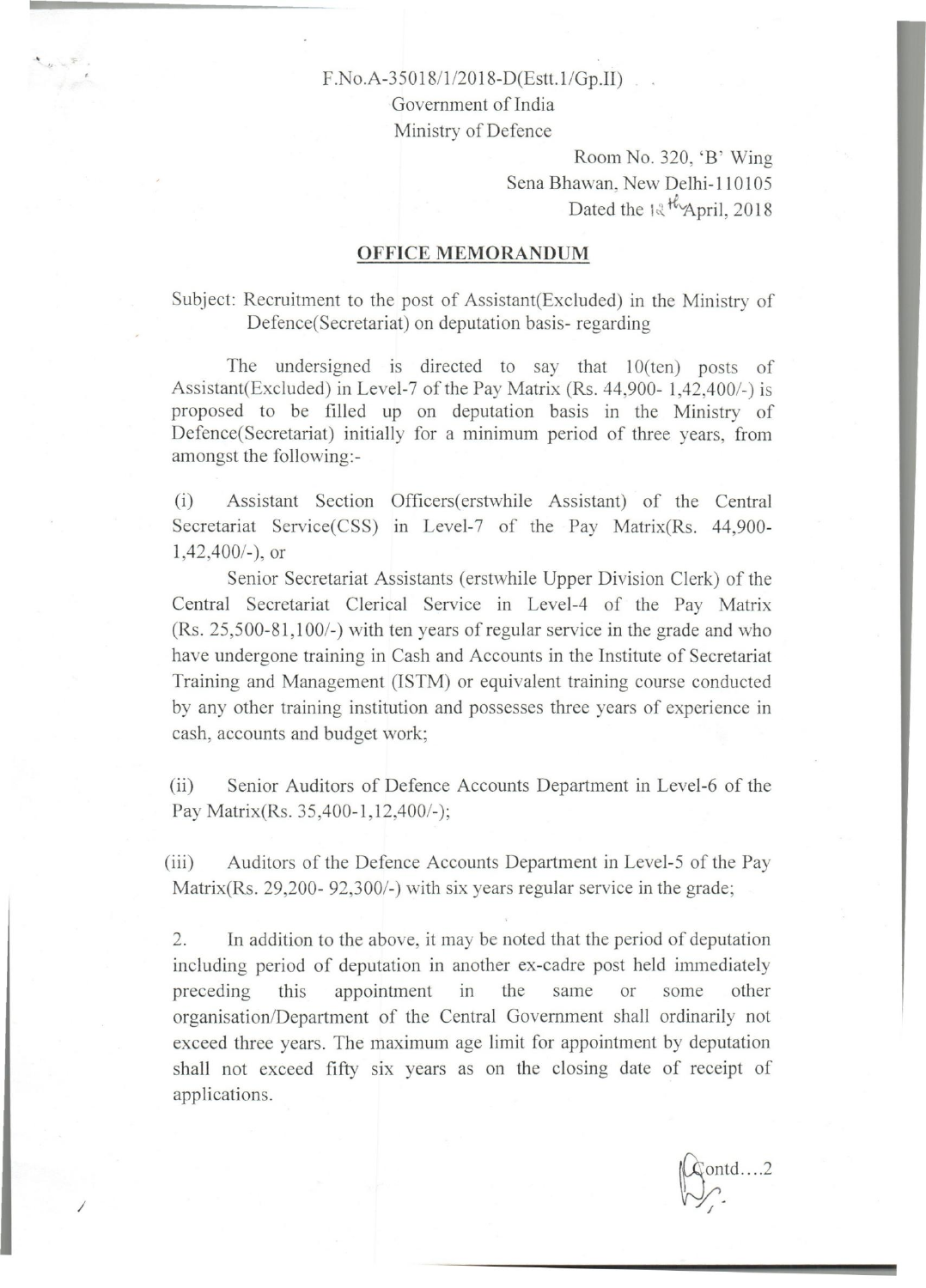3. Applications in the attached proforma(Annexure-I) from willing and eligible officials and whose services can be spared, may be forwarded by the Employer/Cadre Controlling Authority with duly filled-in certificate (Annexure-Il) to this office within 45 days from the date of publication of the advertisement in Employment News along with attested photocopies of up-to-date APAR dossiers for the last five years. Application received after the due date or found incomplete will not be considered.

> (Dipankar Dutta) Under Secretary to the Government of India

To:

- 1. All Ministries/Departments of Government of India
- 2. O/o CGDA, Ulan Batar Road, Palam, Delhi Cantt-10
- 3. All Sections in Ministry of Defence including Finance Division
- $\mathcal{A}$ . D(IT/NIC), Ministry of Defence(with the request to place this vacancy OM on the website of MoD)
	- 5. Notice Board
	- 6. D(OL) for Hindi translation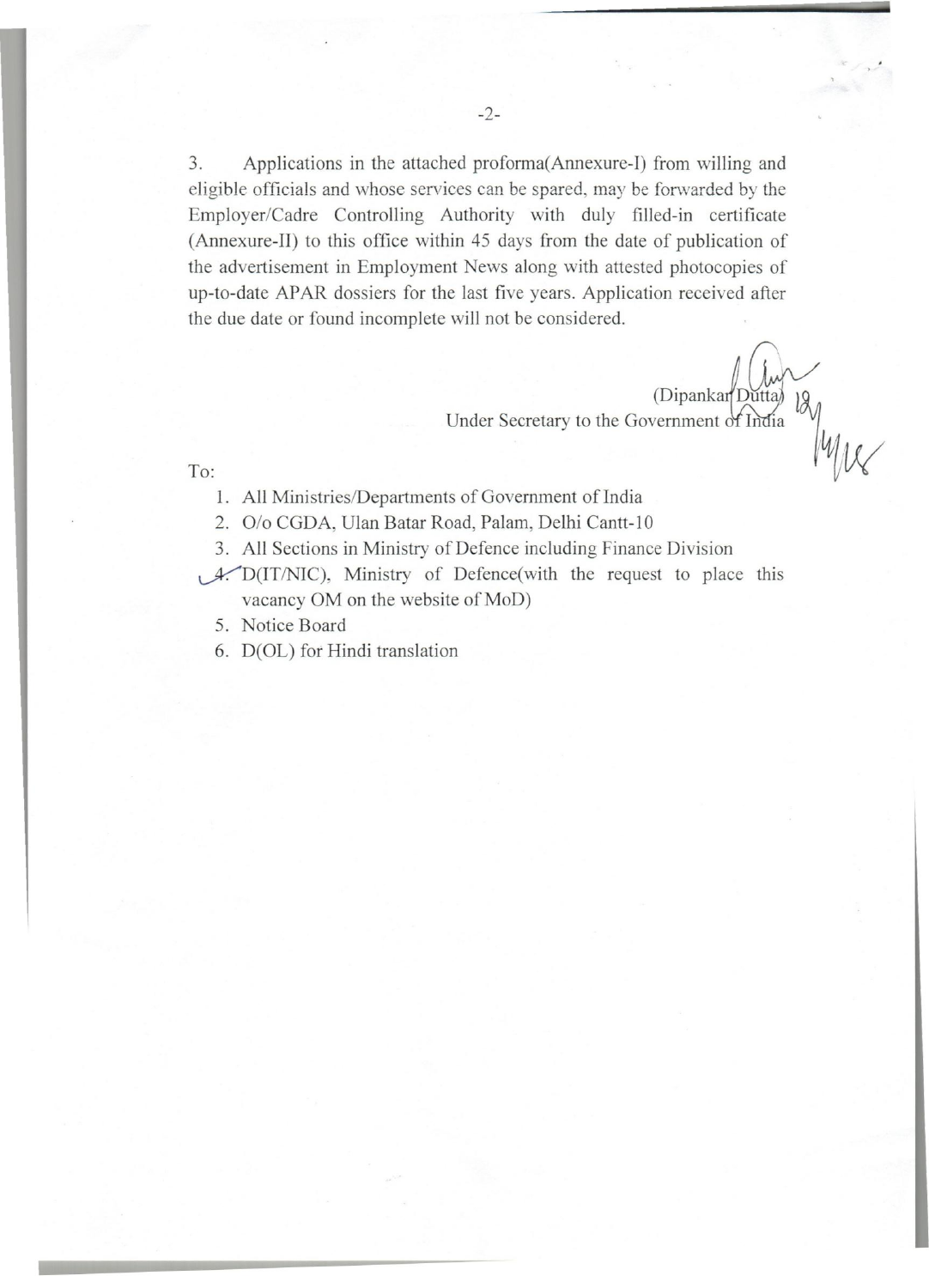$\omega$  $\lambda$ 

**Application for the post of Assistant (Excluded) on deputation basis in MoD(Sectt.)** 

 $\overline{\epsilon}$ 

 $\mathcal{O}$ 

| 1.  | Name                                                          |                                      |
|-----|---------------------------------------------------------------|--------------------------------------|
| 2.  | Father's Name                                                 |                                      |
|     |                                                               |                                      |
| 3.  | Date of Birth                                                 | Y<br>Y<br>D<br>D<br>M<br>M<br>Y<br>Y |
|     |                                                               |                                      |
| 4.  | Age(as on date)                                               | Years<br>Months                      |
| 5.  | Date of Entry in Govt. Service                                |                                      |
| 6.  | <b>Educational Qualifications</b>                             |                                      |
|     |                                                               |                                      |
|     |                                                               |                                      |
| 7.  | Post presently held and since<br>when                         |                                      |
| 8.  | Whether the post<br>held<br>is                                |                                      |
|     | regular?                                                      |                                      |
| 9.  | Present Basic Pay and Level in<br>Pay Matrix                  |                                      |
| 10. | Have you undergone Cash &                                     |                                      |
|     | Accounts training at ISTM?<br>(with month & year of training) |                                      |
| 11. | of experience<br>Details<br>in                                |                                      |
|     | handling Cash & Accounts                                      |                                      |
|     | work with certificates                                        |                                      |
|     |                                                               |                                      |
| 12. | Address                                                       |                                      |
|     | (Permanent/Correspondence)                                    |                                      |
|     |                                                               |                                      |
|     |                                                               |                                      |
|     |                                                               |                                      |
|     |                                                               |                                      |
| 13. | Mobile No.                                                    |                                      |
| 14. | Do you belong to SC/ST/OBC                                    |                                      |
|     | Category?                                                     |                                      |
|     |                                                               |                                      |

# **BIO-DATA PROFORMA**

 $Contd$ ....2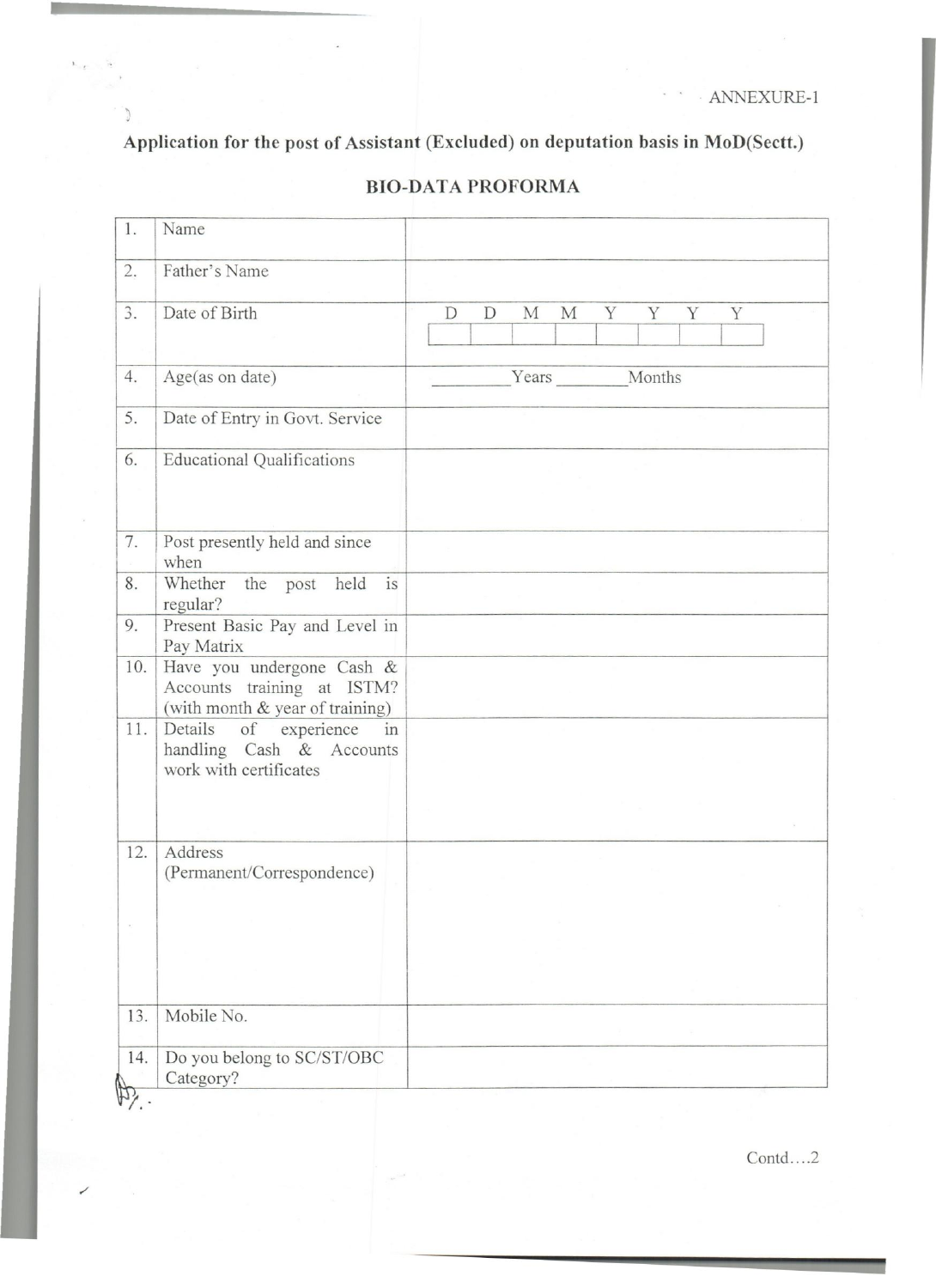# 15. Details of Service

| Name of the Post | Whether post held<br>on regular basis or<br>on ad-hoc basis? | Scale of pay with   Nature of duties<br>Grade Pay/ Level<br>in Pay Matrix |  |
|------------------|--------------------------------------------------------------|---------------------------------------------------------------------------|--|
|                  |                                                              |                                                                           |  |
|                  |                                                              |                                                                           |  |

16. In case the present employment is held on deputation, please state:

- a) The date of initial appointment
- b) Period of appointment on deputation

Pate: /.

(Signature of the Applicant)